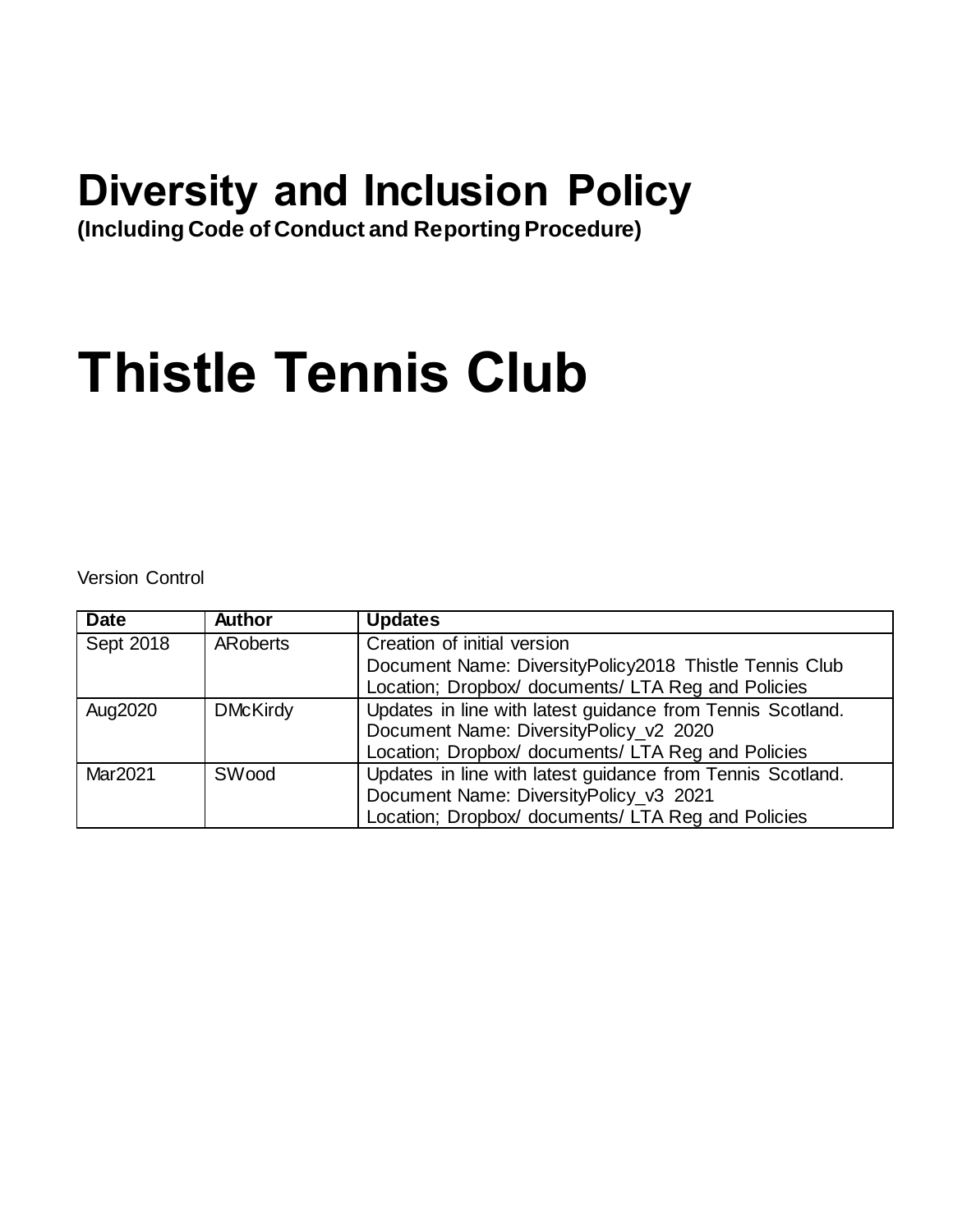#### **Concern Reporting Procedure**

The flowchart detailing the process for reporting a safeguarding concern within the tennis environment can be found on the LTA website at:

#### **[Reporting a concern.pdf \(lta.org.uk\)](https://www.lta.org.uk/globalassets/about-lta/safeguarding/flowchart-reporting-a-concern-within-tennis.pdf)**

The process for reporting a safeguarding concern originating outwith the tennis environment (e.g. at home, school or in the community) and which is identified within a tennis setting can be found on the LTA website at:

**[Reporting a concern outside tennis.pdf \(lta.org.uk\)](https://www.lta.org.uk/globalassets/about-lta/safeguarding/flowchart-reporting-a-concern-outside-tennis.pdf)**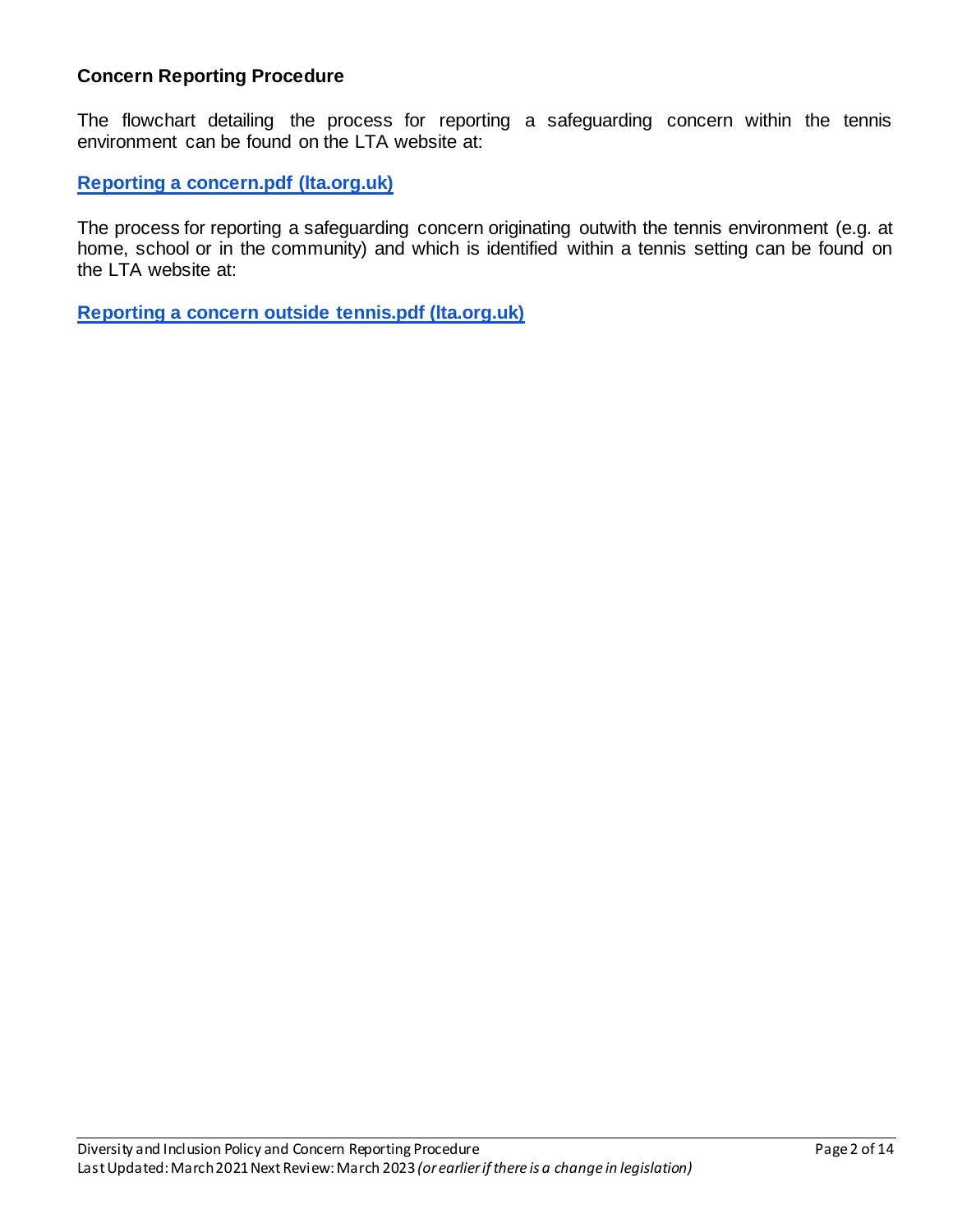#### **Diversity and Inclusion in Thistle Tennis Club**

This Policy sets out our commitment and includes our Safe and Inclusive Standards, Code of Conduct (page 8) and Reporting Procedure (page 2) and it supports our overall aims for diversity and inclusion that are to ensure that:

- Tennis is diverse and inclusive
- Diversity and inclusion are embedded in our club's culture and our behaviours
- We create a culture where inclusive leadership thrives
- We take a proactive approach using positive action to ensure that communities and individuals are valued and able to achieve their full potential.

To achieve these aims we believe that everyone involved in tennis has a vital role to play in promoting diversity and inclusion and we ask everyone to become Safe and Inclusive Tennis Champions – proactively promoting Safe and Inclusive Tennis and taking action against all forms of discrimination.

We are proud to have a Diversity and Inclusion Policy that demonstrates our commitment to making tennis diverse and inclusive. The commitment to Diversity and Inclusion is upheld by all - Lawn Tennis Association (LTA), Tennis Scotland, Tennis Wales and the Tennis Foundation.

These commitments are fully supported by the Thistle Tennis Club Committee.

Together we can make a positive difference to people from different backgrounds to participate in Tennis at our club.

Thank you.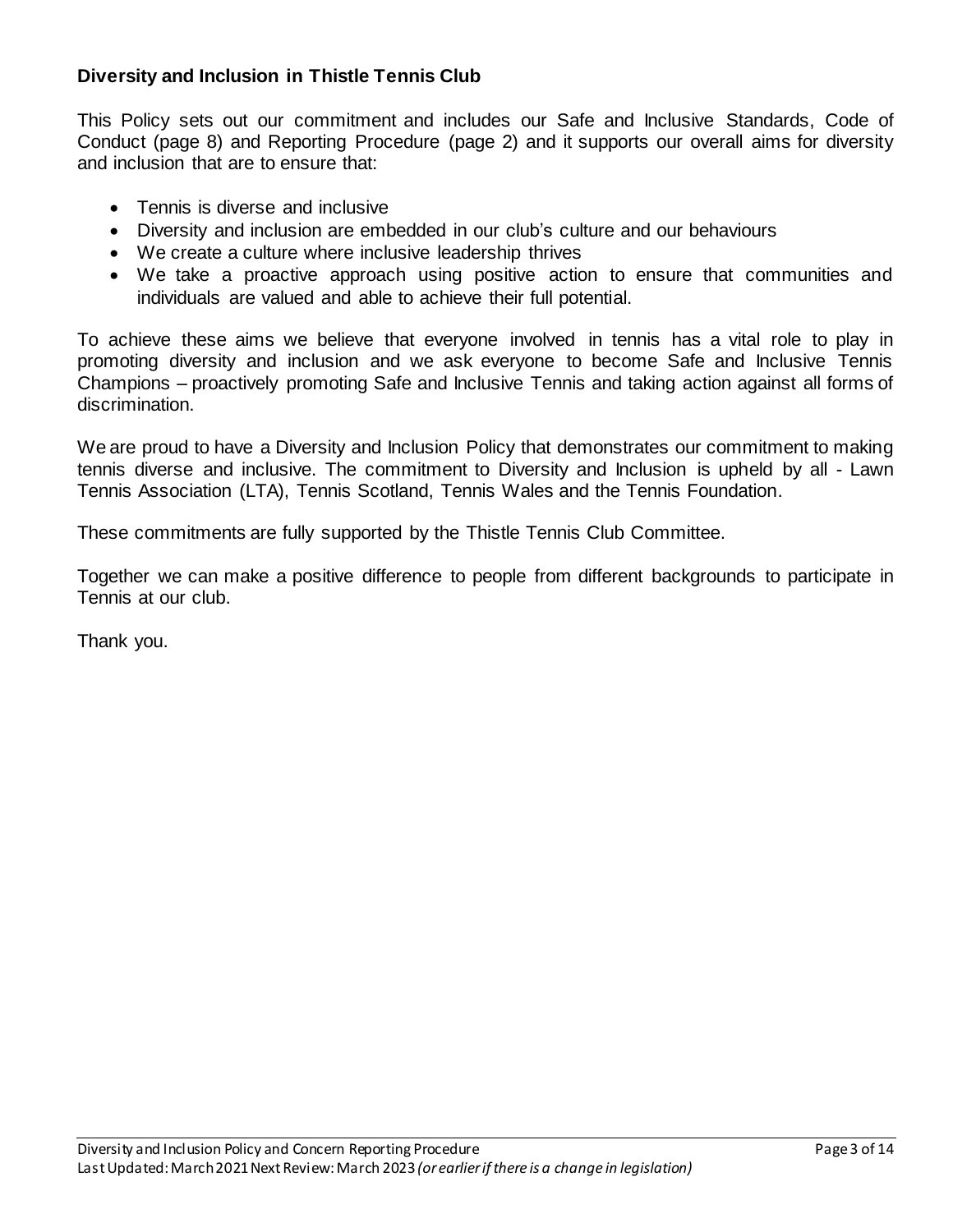#### **Diversity and Inclusion Policy**

#### **1. Policy Statement**

This Diversity and Inclusion Policy, Standards, Code of Conduct and Reporting Procedure are applicable to Thistle Tennis Club and are based on similar policies of:

- The Lawn Tennis Association (LTA)
- Tennis Scotland
- The Tennis Foundation.

As a club we contribute actively to enable more people to play tennis more often, in a manner that it is safe, inclusive, and fair. This applies regardless of a person's age, disability, gender reassignment status, sex, marital or civil partnership status, pregnancy or maternity, race, sex, sexual orientation, religion, race or sexual orientation, socio-economic status or any other background.

We recognise that many concerns and/or disclosures may have both safeguarding and diversity and inclusion elements to them. This policy reflects this through its reporting procedures, which replicate the safeguarding concern reporting procedures (see page 2).

This Policy strives to minimise risk and support our venue, programmes, events and individuals to deliver and ensure a positive tennis experience for everyone. The Reporting Procedures on page 2 outline how to respond to safeguarding or discrimination concerns/disclosures.

#### **2. Use of Terminology**

We have adopted the following definitions to explain our approach to diversity and inclusion in tennis:

**Discrimination** – treating someone in a less favourable way and causing them harm, because of their age, disability, gender reassignment, marriage or civil partnership, pregnancy or maternity, race, religion or belief, sex or sexual orientation

**Diversity** – acknowledging, celebrating and respecting the differences between groups of people and between individuals. We will work to ensure that people can be assured of an environment in which their rights, dignity and individual worth are respected, and in particular that they are able to enjoy their sport without the threat of intimidation, victimisation, harassment or abuse.

**Harassment** – unwanted conduct related to a relevant protected characteristic, which has the purpose or effect of violating an individual's dignity or creating an intimidating, hostile, degrading, humiliating or offensive environment for that individual. The focus is on the perception of the complainant not the intent of the perpetrator. Individuals can complain of behaviour they find offensive even if it is not directed at them.

**Inclusion** – ensuring that tennis is equally accessible to any member of the community so they can be fully involved in whatever capacity they choose; and that they are supported to achieve their potential in any capacity e.g. player, volunteer, coach or official. We will work to ensure that people have a genuine and equal opportunity to participate to the full extent of their own ambitions and abilities, that they feel respected and valued and are not singled out with regard to their age,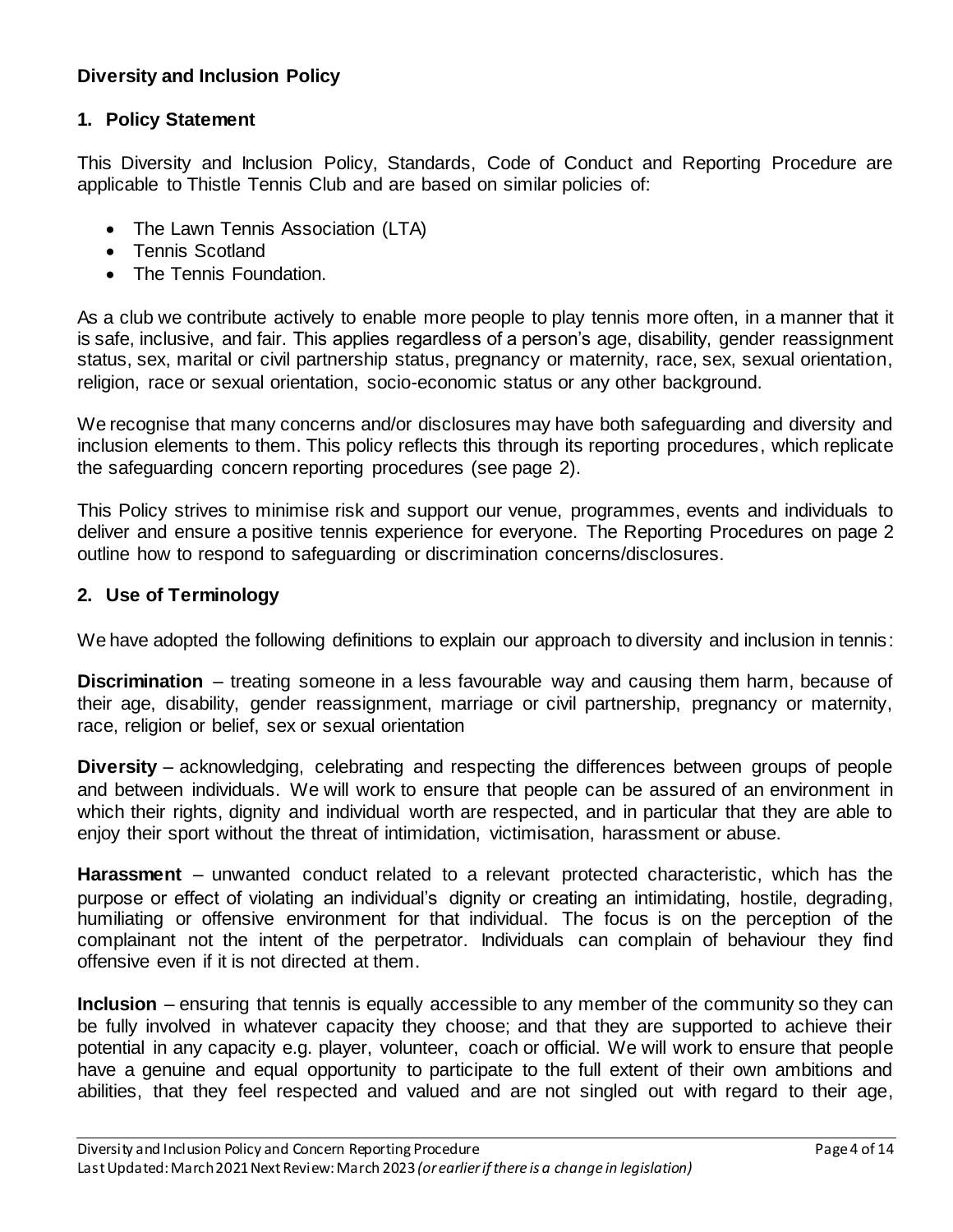disability, gender reassignment status, sex, marital or civil partnership status, pregnancy or maternity, race, sex, sexual orientation, religion, race or sexual orientation, socio-economic status or any other background.

**Positive action** – Thistle Tennis Club is committed to taking positive steps to counteract the effects of physical or cultural barriers – whether real or perceived – that restrict the opportunity for all sections of the community to participate equally and fully. We will ensure that we institute, support or contribute to appropriate measures or initiatives that enable access to tennis and participation in associated activities by people from any group that is under-represented in tennis or has difficulty accessing it and that they can do so with dignity or without being singled out.

(See Appendix A for full glossary of terms)

#### **3. Scope**

Thistle Tennis Club has direct safe and inclusive responsibility for:

- Self-employed coaches and others working at the club, consultants, coaches and officials;
- Volunteers, including board members and councillors they recruit;
- Venues they own;
- Events and programmes they run; and
- Ensuring all accreditation requirements are met by accredited coaches, officials and venues.

We recommend and support the development of good diversity and inclusion practice to:

- Accredited coaches, officials and venues;
- Players, parents and carers;
- Volunteers recruited by other organisations;
- Venues hired by or on our behalf
- Club Events.

This Policy is in line with national legislation (see appendix B for details of the relevant legislation) and applicable to our club, specifically to every person and place that we have direct safe and inclusive responsibility for.

#### **4. Responsibility for implementation of the Diversity and Inclusion Policy**

#### **Diversity and inclusion is everyone's responsibility: not responding to discriminatory or unacceptable language and behaviour is not an option.**

- The club's Committee and Chair have overall accountability for this Policy and Reporting Procedure, for being the strategic lead on diversity and inclusion and for ensuring compliance with the relevant legislation (see Appendix for details).
- The Chair and Welfare Officer of the club are responsible for updating this Policy and Reporting Procedure in line with legislative and organisational developments; and develop a strategic and proactive approach to diversity and inclusion and respond to discrimination concerns.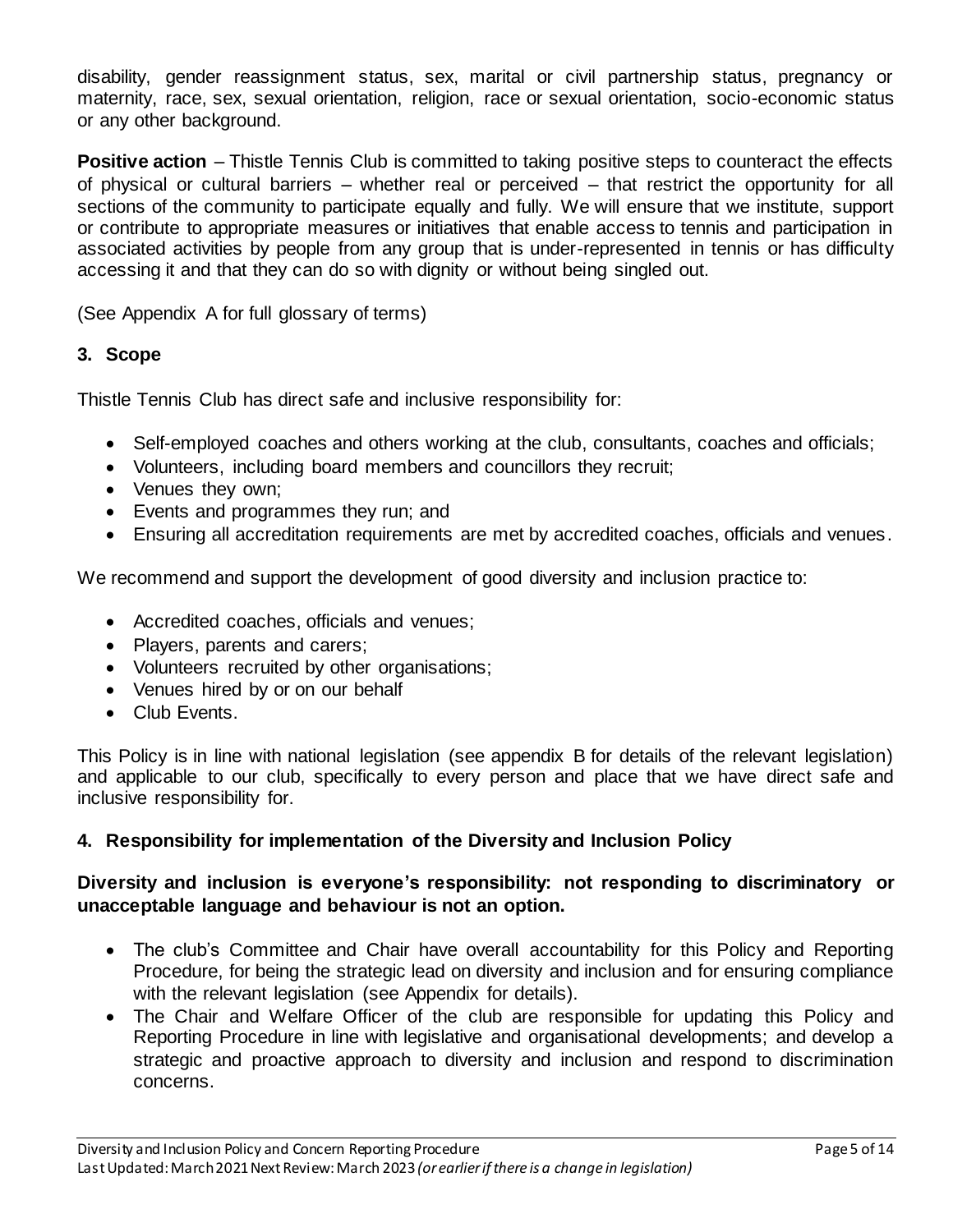- The Thistle Tennis Club's Welfare Officer is responsible for supporting the club to identify where diversity and inclusion support is required; to implement safe and inclusive procedures; promote diversity and inclusion principles, including the Safeguarding and Reporting Procedure, to all the venues they manage, programmes, events and individuals including players, parents and carers. The Club Welfare Officer can be contacted on 07792188090 or at [Thistle.welfare@gmail.com.](mailto:Thistle.welfare@gmail.com) Phone contact is preferable in the first instance.
- All consultants, coaches, officials and volunteers involved in tennis are responsible for raising diversity and inclusion concerns with the club's Welfare Officer to start with; then the Safe and Inclusive Tennis team if applicable, as outlined in the Reporting Procedure.
- Players, parents and guardians are responsible for upholding the Code of Conduct and Reporting Procedure.
- The Thistle Tennis Club is committed to:
	- $\circ$  formally adopting this policy.
	- o taking steps to ensure that our committee, members, participants and volunteers behave in accordance with the policy, including where appropriate taking disciplinary action under our constitution;
	- o ensuring that access to membership as well as access to participation is open and inclusive;
	- o publishing accurate information about the location and accessibility of our facilities; and
	- o supporting measures and initiatives that British Tennis may institute or take part in to advance the aims of this policy as part of our commitment to our LTA membership.

Where there is a diversity and inclusion concern/disclosure:

 The individual who is told about, hears, or is made aware of the concern/disclosure is responsible for following the concern reporting procedure detailed on page 2.

#### **5. Breaches of the Diversity and Inclusion Policy, Standards, Code of Conduct and Reporting Procedure**

Where there are concerns that diversity and inclusion good practice has not been followed, consultants, coaches, officials, volunteers and players are encouraged to: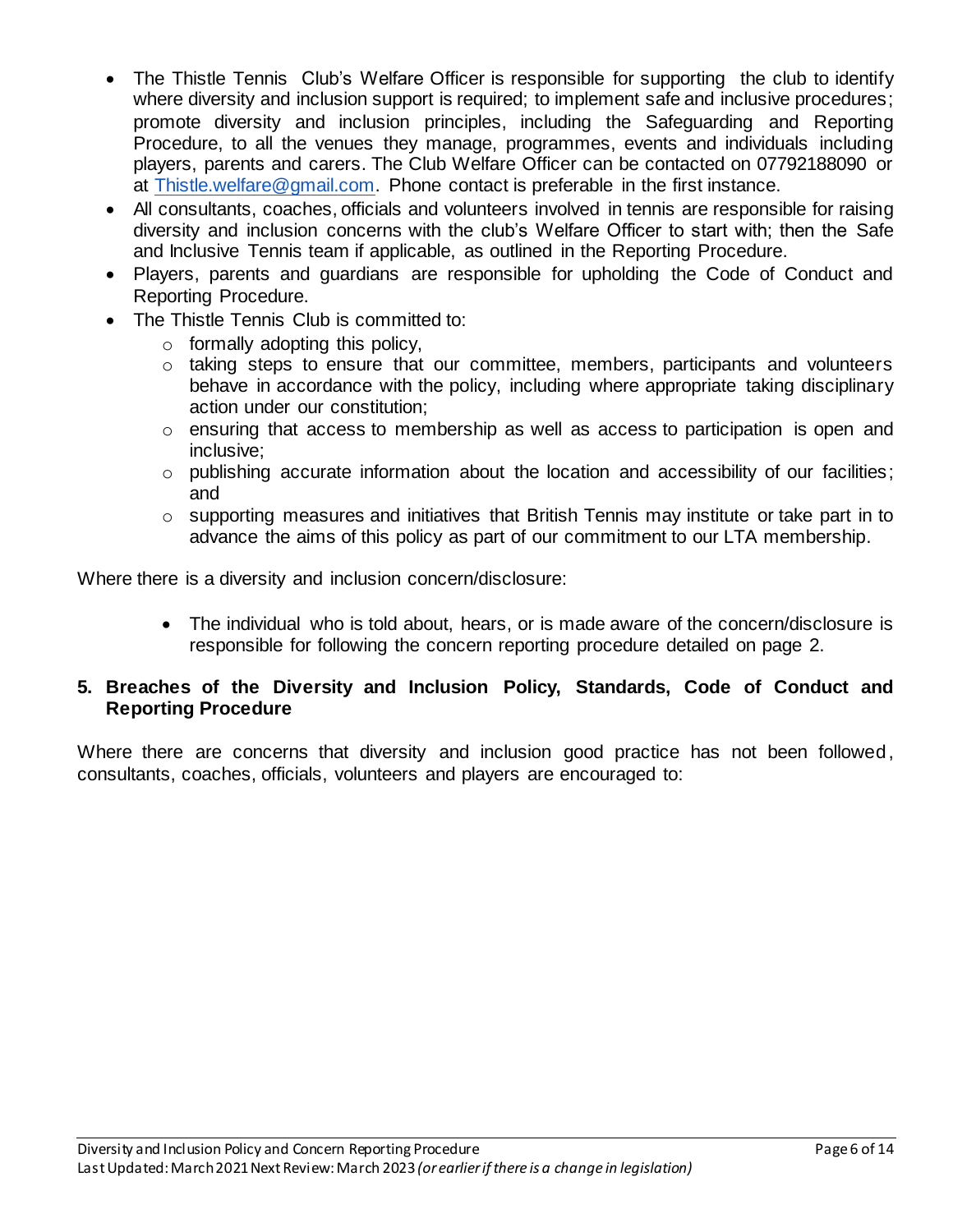1. Complain directly to the person or the club and seek resolution. In the first instance, this can often resolve many disputes or concerns.

2. If required, you can contact the LTA Safeguarding Team: safeguarding@lta.org.uk -they can assist in liaising with the club and investigating the matter. Alternatively, the NSPCC Whistleblowing advice line: 0800 028 0285; help@nspcc.org.uk can be contacted.

3. Seek further advice from the Equality Advisory Support Service a call on 0808 800 0082. For further information their website is: http://www.equalityadvisoryservice.com/app/ask

If someone comes to you with a concern around discrimination, listen to their complaint, reassure them and advise them of the routes listed above (1-3).

Breaches of this Policy and/or failure to comply with the outlined responsibilities may result in the following by the LTA, Tennis Scotland, Tennis Wales and/or the Tennis Foundation:

- Venues Potential removal of LTA accreditation.
- Contracted consultants, officials and coaches termination of current and future roles within all four organisations and possible legal action.
- Recruited volunteers, including councillors and board members termination of current and future roles within all four organisations and possible legal action.

Actions taken by consultants, volunteers, officials, coaches, venues, clubs and/or events outside of the LTA, Tennis Scotland, Tennis Wales and/or the Tennis Foundation that are seen to contradict this Policy may be considered a violation of this Policy.

Where an appeal is lodged in response to a safeguarding decision made by the LTA Safeguarding Team and Safeguarding and Protection Committee and/or Licensing and Registration Committee, an independent appeal body such as Sport Resolutions may be used. Their decision is final.

#### **6. Related policies and guidance**

| • Safeguarding Policy                                        |
|--------------------------------------------------------------|
| • Whistleblowing Policy (set out in the safeguarding policy) |
| • Code of Conduct                                            |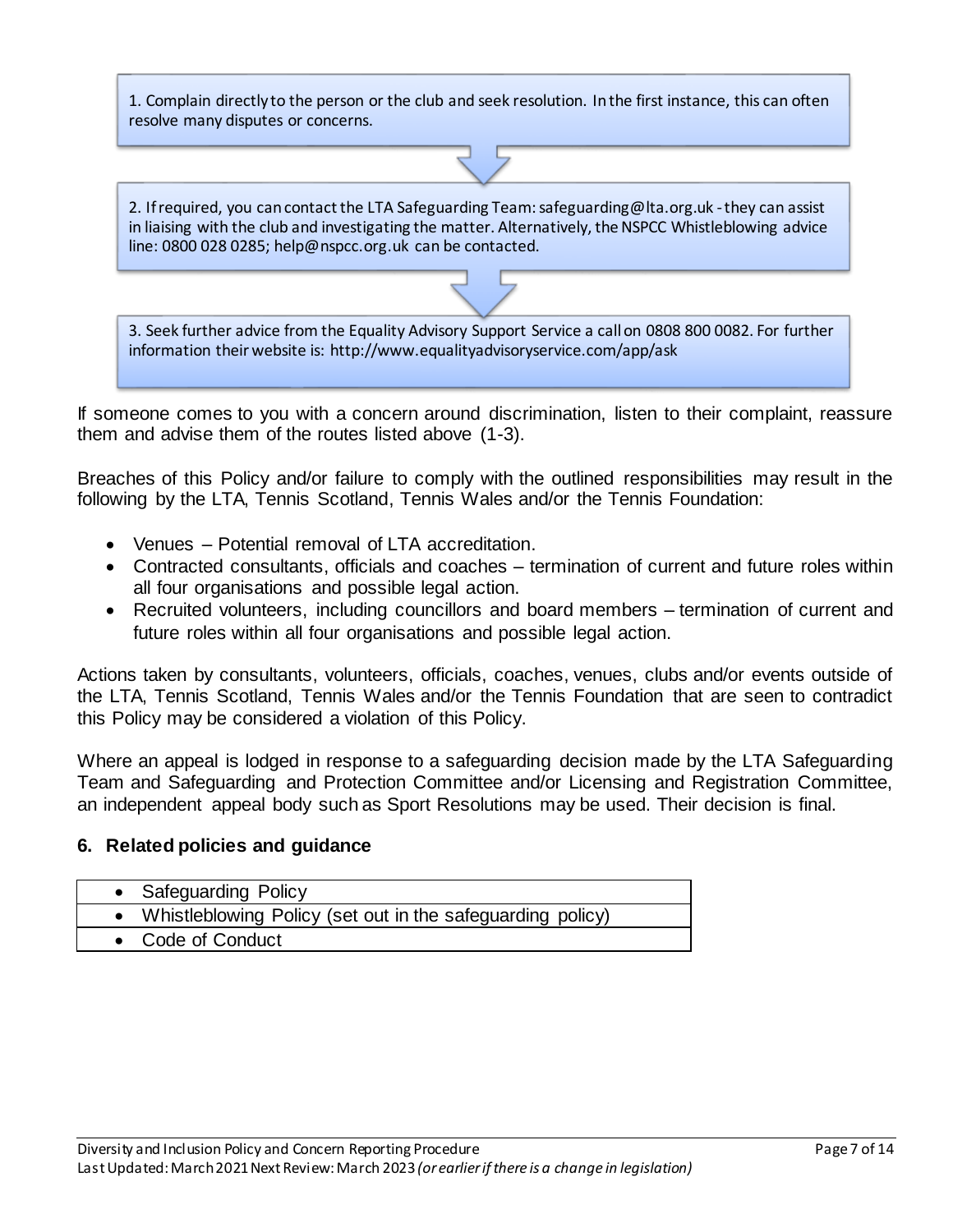### **Codes of Conduct**

#### **All players (club members and visitors) and volunteers agree to:**

- Prioritise the well-being of all children and adults at risk at all times
- Treat all children and adults at risk fairly and with respect
- Be a positive role model. Act with integrity, even when no one is looking
- Help to create a safe and inclusive environment both on and off court
- Not allow any rough or dangerous behaviour, bullying or the use of bad or inappropriate language
- Report all allegations of abuse or poor practice to the club Welfare Officer
- Not use any sanctions that humiliate or harm a child or adult at risk
- Value and celebrate diversity and make all reasonable efforts to meet individual needs
- Keep clear boundaries between professional and personal life, including on social media
- Have the relevant consent from parents/carers, children and adults before taking or using photos and videos
- Refrain from making physical contact with children or adults unless it is necessary as part of an emergency or congratulatory (e.g. handshake / high five)
- Refrain from smoking and consuming alcohol during club activities or coaching sessions
- Ensure roles and responsibilities are clearly outlined and everyone has the required information and training
- Avoid being alone with a child or adult at risk unless there are exceptional circumstances
- Refrain from transporting children or adults at risk, unless this is required as part of a club activity (e.g. away match) and there is another adult in the vehicle
- Not abuse, neglect, harm or discriminate against anyone; or act in a way that may be interpreted as such
- Not have a relationship with anyone under 18 for whom they are coaching or responsible for
- Not to have a relationship with anyone over 18 whilst continuing to coach or be responsible for them
- Be acutely aware of the power that coaches and coaching assistants develop over players in the coaching relationship and avoid any intimacy (sexual or otherwise) with players

#### **All children agree to:**

- Be friendly, supportive and welcoming to other children and adults
- Play fairly and honestly
- Respect club staff, volunteers and Officials and accept their decisions
- Behave, respect and listen to your coach
- Take care of your equipment and club property
- Respect the rights, dignity and worth of all participants regardless of age, gender, ability, race, culture, religion or sexual identity
- Not use bad, inappropriate or racist language, including on social media
- Not bully, intimidate or harass anyone, including on social media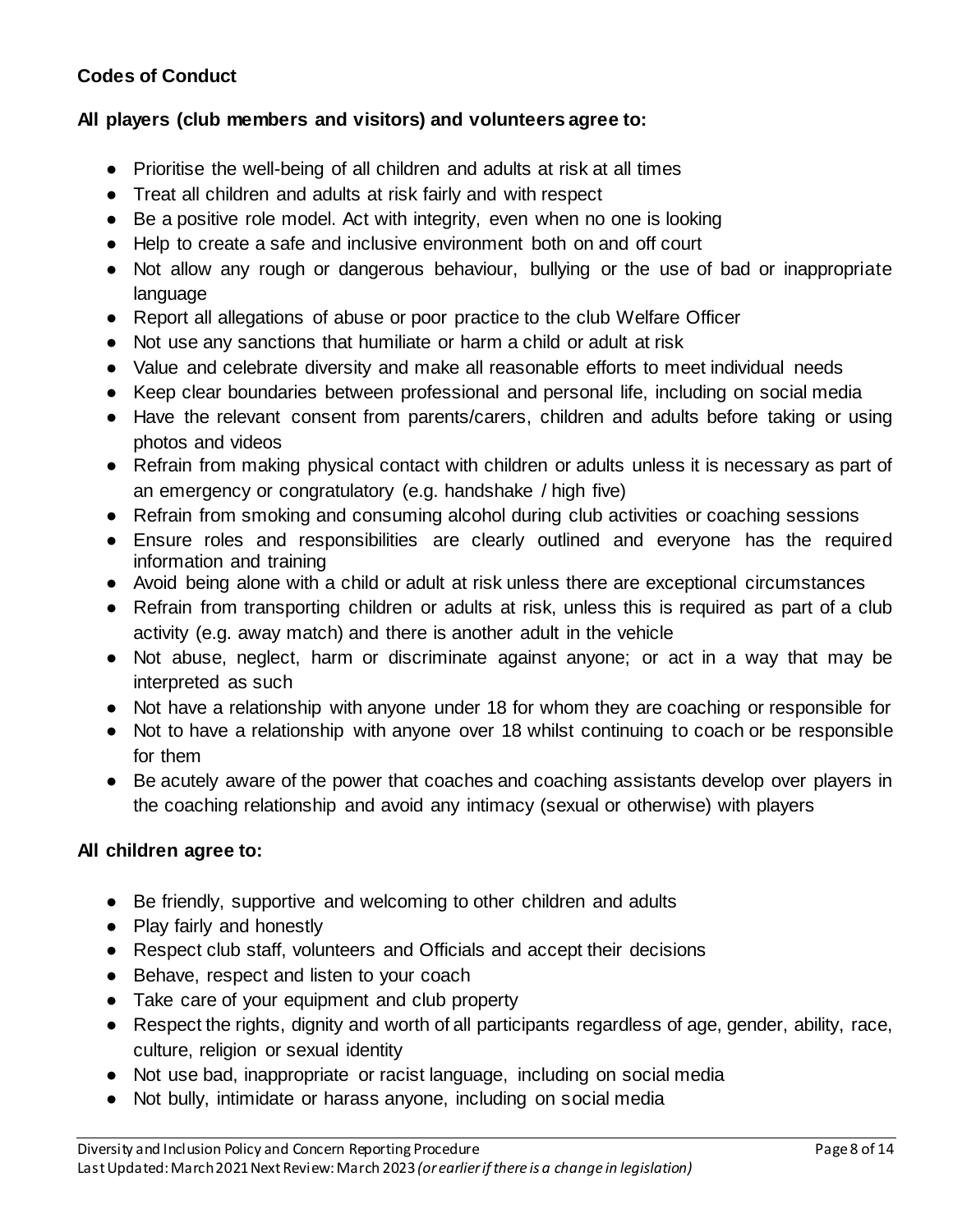- Not smoke, drink alcohol or drugs of any kind on club premises or whilst representing the club at competitions or events
- Talk to the club Welfare Officer about any concerns or worries they have about themselves or others

#### **All adults agree to:**

- Positively reinforce your child and show an interest in their tennis
- Use appropriate language at all times
- Be realistic and supportive
- Never ridicule or admonish a child for making a mistake or losing a match
- Treat all children, adults, volunteers, coaches, officials and members of staff with respect
- Behave responsibly at the venue; do not embarrass your child
- Accept the official's decisions and do not go on court or interfere with matches
- Encourage your child to play by the rules, and teach them that they can only do their best
- Deliver and collect your child punctually from the venue
- Ensure your child has appropriate clothing for the weather conditions
- Ensure that your child understands their code of conduct
- Adhere to your venue's safeguarding policy, diversity and inclusion policy, rules and regulations
- Provide emergency contact details and any relevant information about your child including medical history

This Policy is reviewed every two years (or earlier if there is a change in national legislation).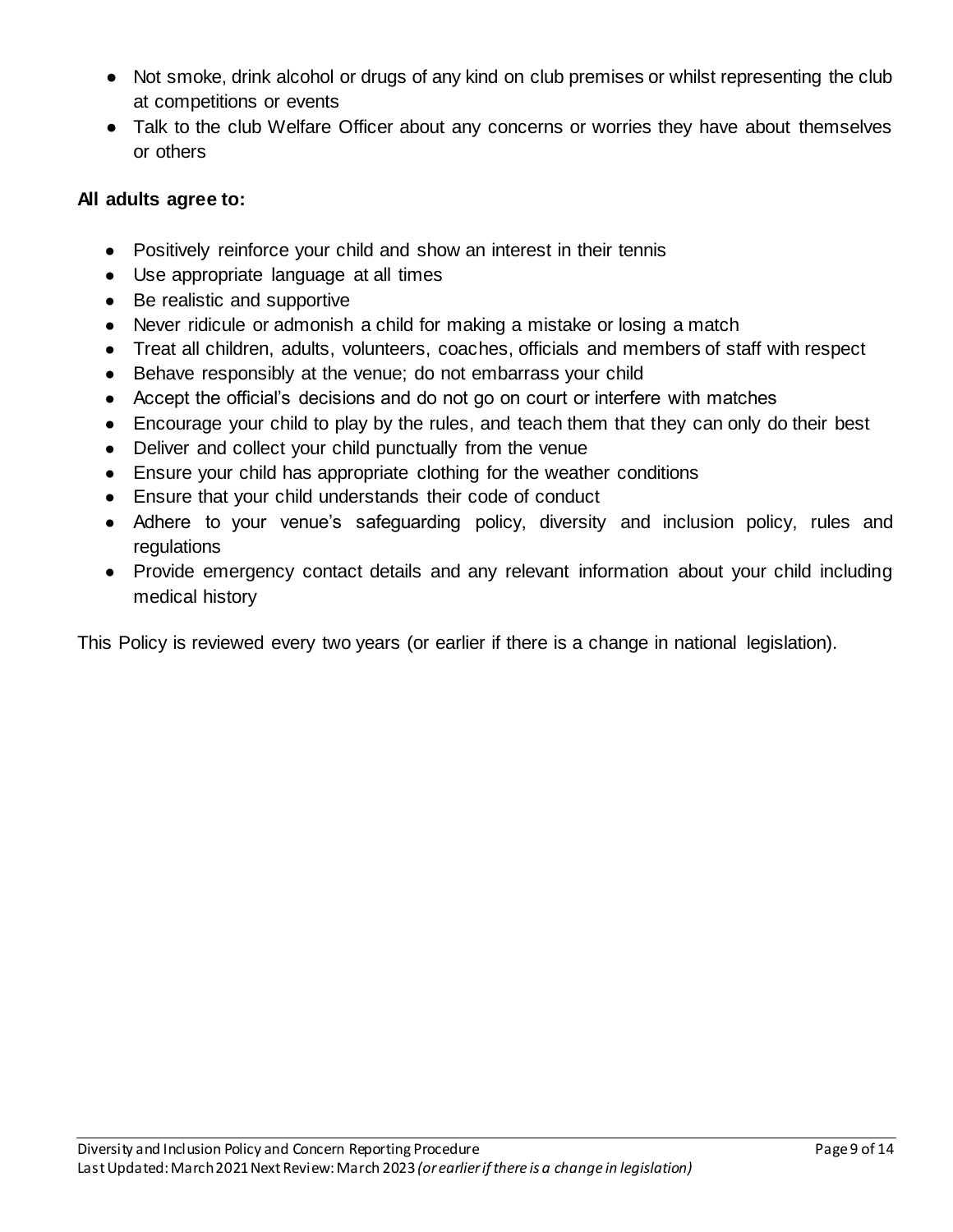#### **APPENDIX A:**

#### **Glossary of terms**

**Age:** This refers to a person belonging to a particular age group, which can mean people of the same age (e.g. 32-year old's) or range of ages (e.g. 18 - 30-year old's, or people over 50).

**Bisexual or Bi:** Refers to a person who has an emotional and/or sexual orientation towards more than one gender.

**Bullying:** Can involve any form of physical, emotional, sexual or discriminatory abuse. It can also include cyber-bullying – using social media or mobile phones to perpetrate bullying.

**Direct discrimination:** Treating someone less favourably than another person because of a protected characteristic.

**Disability:** A person having a physical or mental impairment that has a substantial and long-term adverse effect on that person's ability to carry out normal day-to-day activities.

**Discrimination:** Treating someone in a less favourable way and causing them harm, because of their age, disability, gender reassignment, marriage or civil partnership, pregnancy or maternity, race, religion or belief, sex or sexual orientation.

**Discrimination by association:** Discrimination against someone because they are associated with another person who possesses a protected characteristic.

**Discrimination by perception:** Discrimination against someone because of the belief that someone possesses a protected characteristic.

**Diversity:** Acknowledging and celebrating the differences between groups of people and between individuals**.**

**Equality**: Treating everyone with fairness and respect and recognising and responding to the needs of individuals. Taking positive actions to address existing disadvantages and barriers affecting how people engage with and participate in tennis.

**Ethnicity**: The social group a person belongs to, and either identifies with or is identified with by others, as a result of a mix of cultural and other factors including language, diet, religion, ancestry and physical features traditionally associated with race. Ethnicity is essentially self-defined and may change over time.

**Gay**: Refers to a man who has an emotional, romantic and/or sexual orientation towards men. Also, a generic term for lesbian and gay sexuality - some women define themselves as gay rather than lesbian.

**Gender identity:** This is an individual's internal self-perception of their own gender. A person may identify as a man, as a woman, as neither man or woman (non-binary) or as androgyne/polygender.

**Gender reassignment**: The process of changing or transitioning from one gender to another.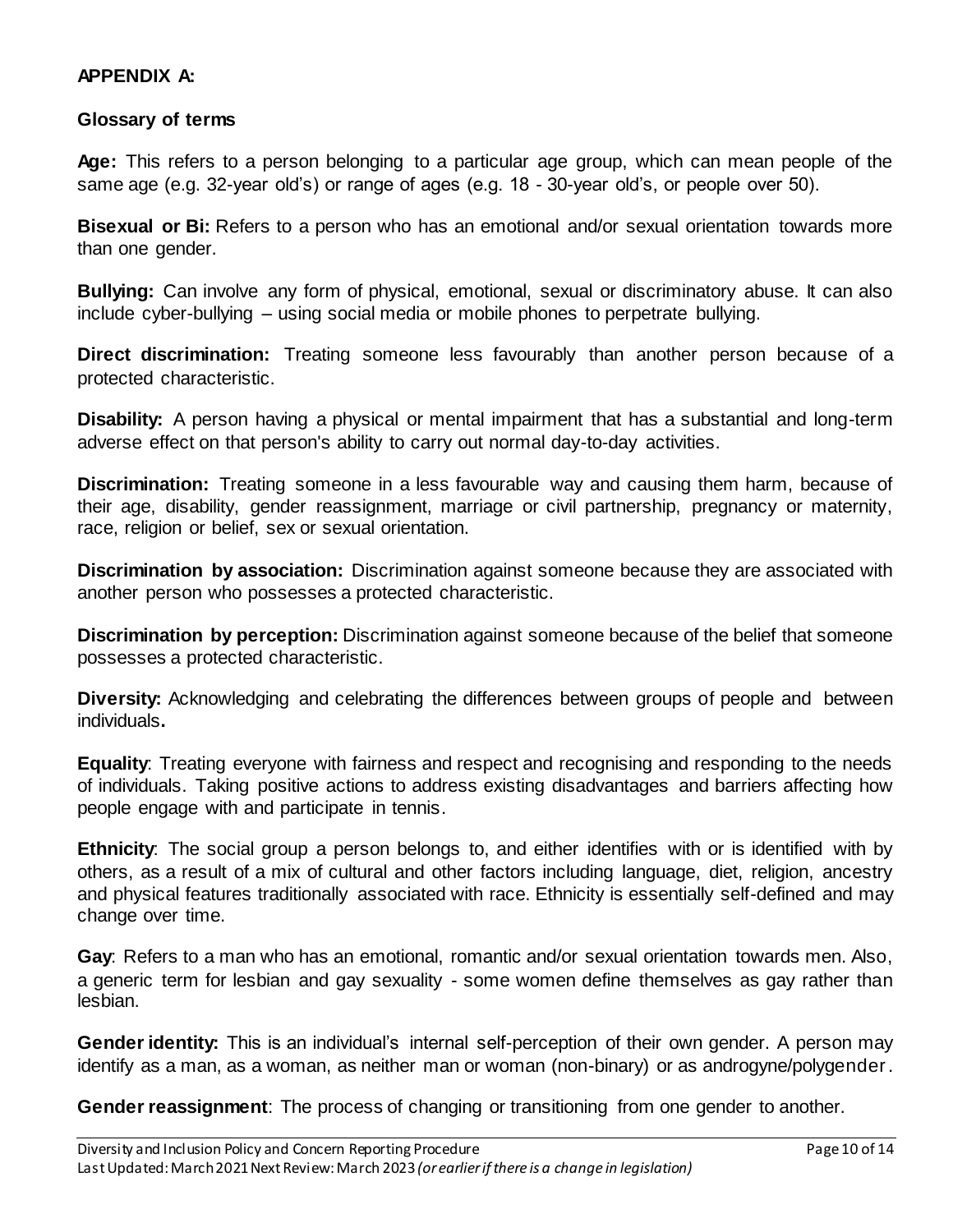**Harassment:** Unwanted conduct related to a relevant protected characteristic, which has the purpose or effect of violating an individual's dignity or creating and intimidating, hostile, degrading, humiliating or offensive environment for that individual or creates an intimidating, hostile, degrading, humiliating or offensive environment. The focus is on the perception of the complainant not the intent of the perpetrator. Employees can complain of behaviour they find offensive even if it is not directed at them.

**Hate crime:** Crime that is targeted at a person because of hostility or prejudice towards that person's disability, race or ethnicity, religion or belief, sexual orientation or transgender identity. This can be committed against a person or property.

**Homophobia**: The fear, unreasonable anger, intolerance or/and hatred toward homosexuality, lesbian gay and bisexual people whether that person is homosexual or not.

**Inclusive leadership**: Leaders who are aware of their own biases and preferences, actively seek out and consider different views and perspectives to inform better decision-making. They see diverse talent as a source of competitive advantage and inspire diverse people to drive organisational and individual performance towards a shared vision.

**An Inclusive Leader**: A role model exemplar of inclusive behaviour; listens to and seeks out the views of diverse people and takes account of these views, without bias, in the decisions they make; appreciates that a diverse group of people will generate more creative solutions to problems and encourages this; inspires people through a shared vision of future success and motivates them to deliver it; leverages difference for high performance and provides responsive excellence to customers', clients' and service users' needs; provides positive feedback to boost people's selfefficacy; puts effort into helping diverse people identify their talents and develop them for performance now and future advancement; communicates authentically and honestly in a way that inspires trust, loyalty and well-being.

**Inclusion:** Recognising that people from different backgrounds may have difference needs and expectations and may experience barriers in trying to access tennis. An inclusive venue is one that takes steps to attract and engage with people from many different backgrounds and meet their needs so that everyone has a positive experience and has the opportunity to achieve their potential.

**Indirect discrimination:** A practice, policy or rule which applies to everyone in the same way, but that has a worse effect on some people than others.

**LGBTQ:** An acronym for Lesbian, Gay, Bisexual, Trans and Questioning.

**Lesbian**: A woman who has an emotional romantic and /or sexual orientation towards women.

**Monitoring equality**: Refers to data collection and analysis to check if people with protected characteristics are participating and being treated equally. For example: monitoring of the number of people with a disability who play tennis at our venue.

**Non-binary**: An umbrella term for a person who does not identify as only male or only female, or who may identify as both.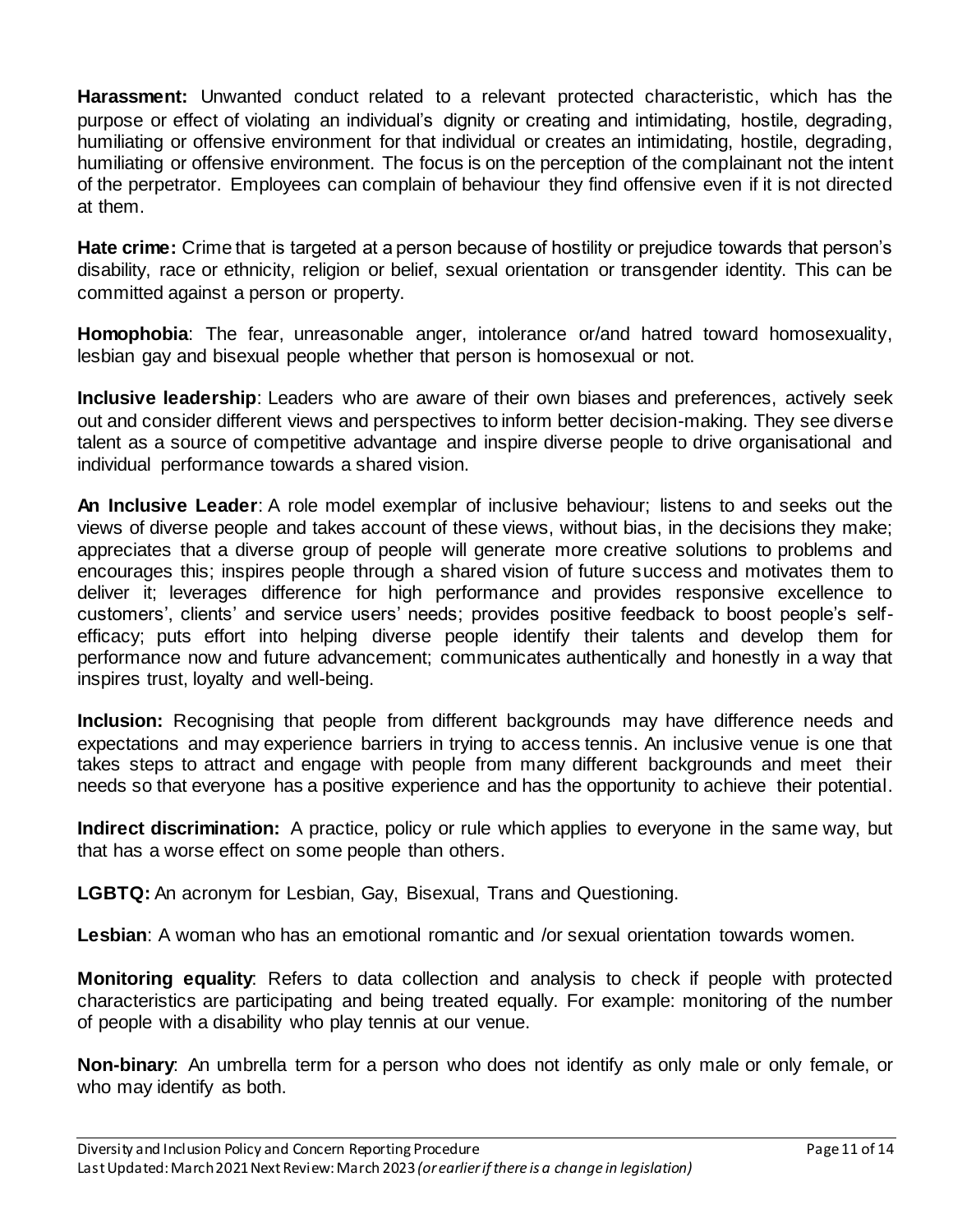**Positive action:** A range of lawful actions that seek to overcome or minimise disadvantages (for example in employment opportunities) that people who share a protected characteristic have experienced, or to meet their different needs.

**Pregnancy and maternity**: Pregnancy is the condition of being pregnant or expecting a baby. Maternity refers to the period after the birth, and is linked to maternity leave in the employment context. In the non-work context, protection against maternity discrimination is for 26 weeks after giving birth, and this includes treating a woman unfavourably because she is breastfeeding.

**Questioning**: Refers to the process of exploring your own sexual orientation and/or gender identity.

**Race:** Refers to the protected characteristic of race. It refers to a group of people defined by their race, colour, and nationality (including citizenship) ethnic or national origins.

**Radicalisation, extremism and terrorist behavior**: Radicalisation is the process by which a person comes to support terrorism and/or forms of extremism. Extremism is vocal or active opposition to fundamental British values, including democracy, the rule of law, individual liberty and mutual respect and tolerance of different faiths and beliefs. There is no single way to identify an individual who is likely to be susceptible to extremist ideology. The internet and the use of social media can be a major factor in the radicalisation of people.

**Reasonable adjustment**: What is considered reasonable will depend on all the circumstances of the case including the size of an organisation and its resources, what is practicable, the effectiveness of what is being proposed and the likely disruption that would be caused by taking the measure in question as well as the availability of financial assistance

**Religion or belief:** Religion has the meaning usually given to it but belief includes religious and philosophical beliefs including lack of belief (e.g. atheism). Generally, a belief should affect your life choices or the way you live for it to be included in the definition.

**Sex:** Refers to the biological makeup such as primary and secondary sexual characteristics, genes, and hormones. The legal sex is usually assigned at birth and has traditionally been understood as consisting of two mutually exclusive groups, namely men and women.

**Sexual orientation:** A person's emotional, romantic and/or sexual attraction to another person.

**Trans:** An umbrella term to describe people whose gender is not the same as, or does not sit comfortably with, the sex they were assigned at birth. Trans people may describe themselves using one or more of a wide variety of terms, including (but not limited to) transgender, cross dresser, nonbinary, genderqueer (GQ).

**Transphobia**: The fear, unreasonable anger, dislike, intolerance or/and hatred toward trans people, whether that person has undergone gender reassignment or is perceived to have done that.

**Transsexual Person:** Someone who has started the process of changing their gender identity is undergoing or has undergone gender reassignment.

**Unconscious bias or implicit bias:** This refers to a bias that we are unaware of, and which happens outside of our control. It is a bias that happens automatically and is triggered by our brain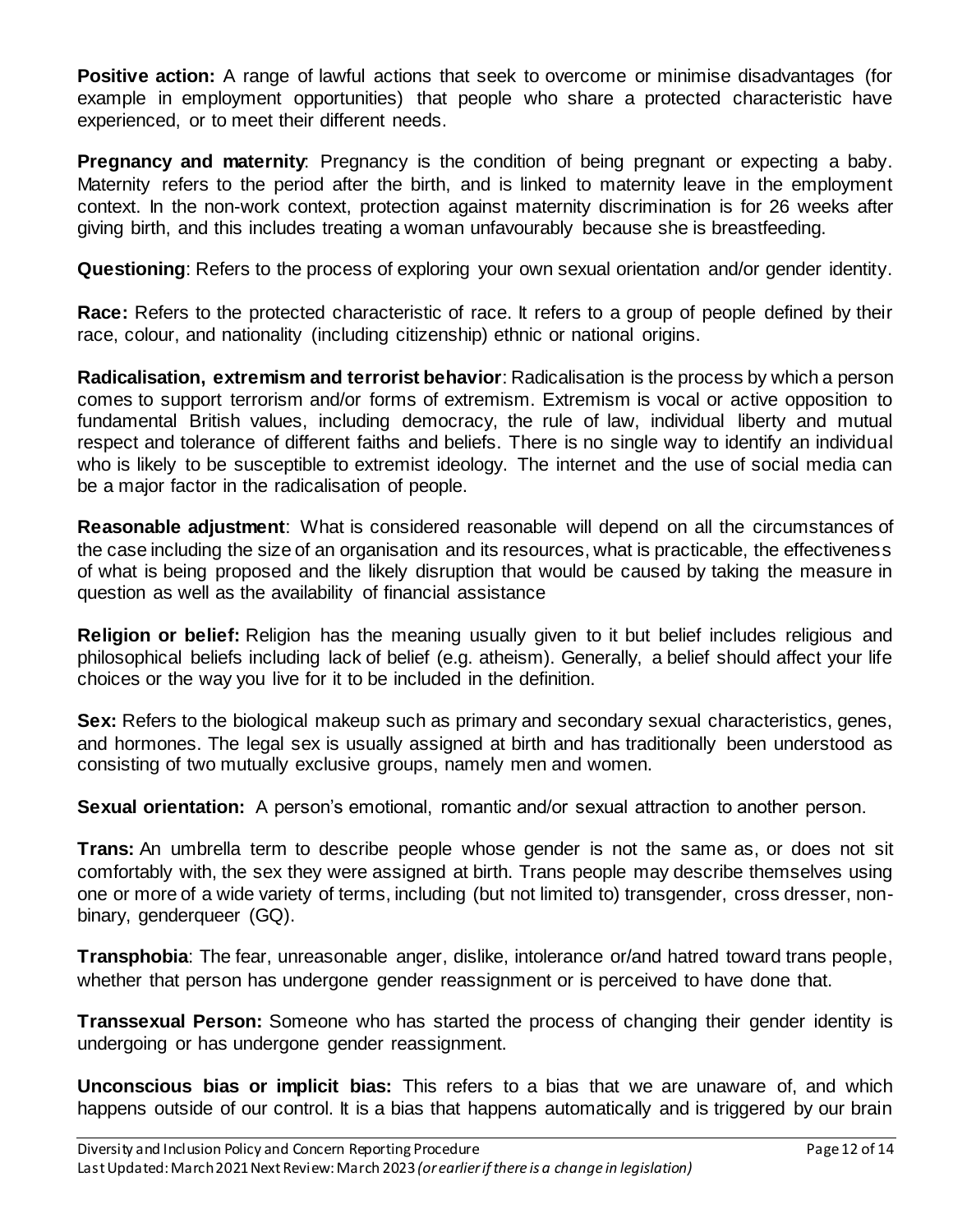making quick judgments and assessments of people and situations, influenced by our background, cultural environment and personal experiences.

**Victimisation:** when someone is treated badly because they have made or supported a complaint or grievance.